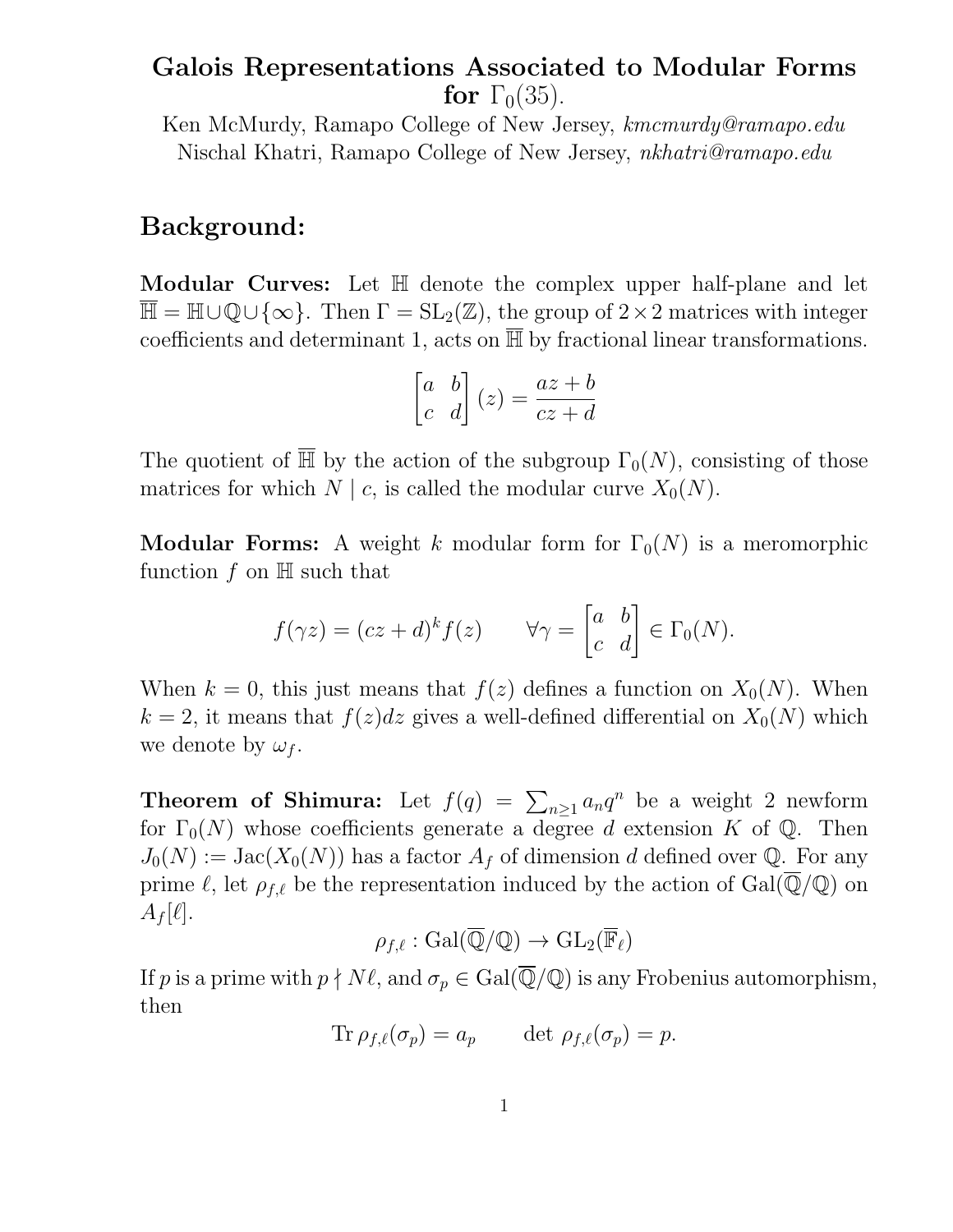In particular, if  $K = \mathbb{Q}$ , then  $A_f$  is an elliptic curve, and the representation is into  $GL_2(\mathbb{F}_{\ell})$ .

# Project Goals:

The goal of this project is to verify Shimura's Theorem through explicit computation in the specific case of  $\Gamma_0(35)$ . In this case, there are three weight 2 newforms, with one newform defined over Q and two Galois conjugate newforms defined over  $K = \mathbb{Q}(\mathbb{Q})$ √ −17). Thus, the representation corresponding to the first newform may be constructed via an elliptic curve quotient of  $X_0(35)$ , while the representation corresponding to the other two requires calculations inside of a dimension 2 factor of the Jacobian  $J_0(35)$ .

### Summary of Results:

### Step 1: Find an Explicit Model for  $X_0(35)$

One way to build functions on  $X_0(N)$  is to use products/quotients of  $\eta$ functions. In this case, we found the following two functions.

$$
f = \frac{\eta_5 \eta_7}{\eta_1 \eta_{35}} \qquad g = \frac{\eta_1^2 \eta_5^2}{\eta_7^2 \eta_{35}^2}
$$

An explicit model is simply an equation relating powers of  $f$  and  $g$ . By comparing q-expansions (and solving a linear system), we arrived at:

$$
g^2f^3 - gf^6 + 5gf^5 - 5gf^3 + 5gf + g + 49f^3 = 0.
$$

A substitution puts the equation into standard hyperelliptic form.

$$
z = \frac{-f^6 + 5f^5 + 2f^3g - 5f^3 + 5f + 1}{f^2 - 3f - 1} \Longrightarrow
$$
  

$$
z^2 = (f^2 + f - 1)(f^6 - 5f^5 - 9f^3 - 5f - 1)
$$

### Step 2: Match Holomorphic Differentials with Weight 2 Newforms

In terms of the parameters  $f$  and  $z$ , a basis for the holomorphic differentials is given by:

$$
\left\{\frac{df}{z}, f\frac{df}{z}, f^2\frac{df}{z}\right\}
$$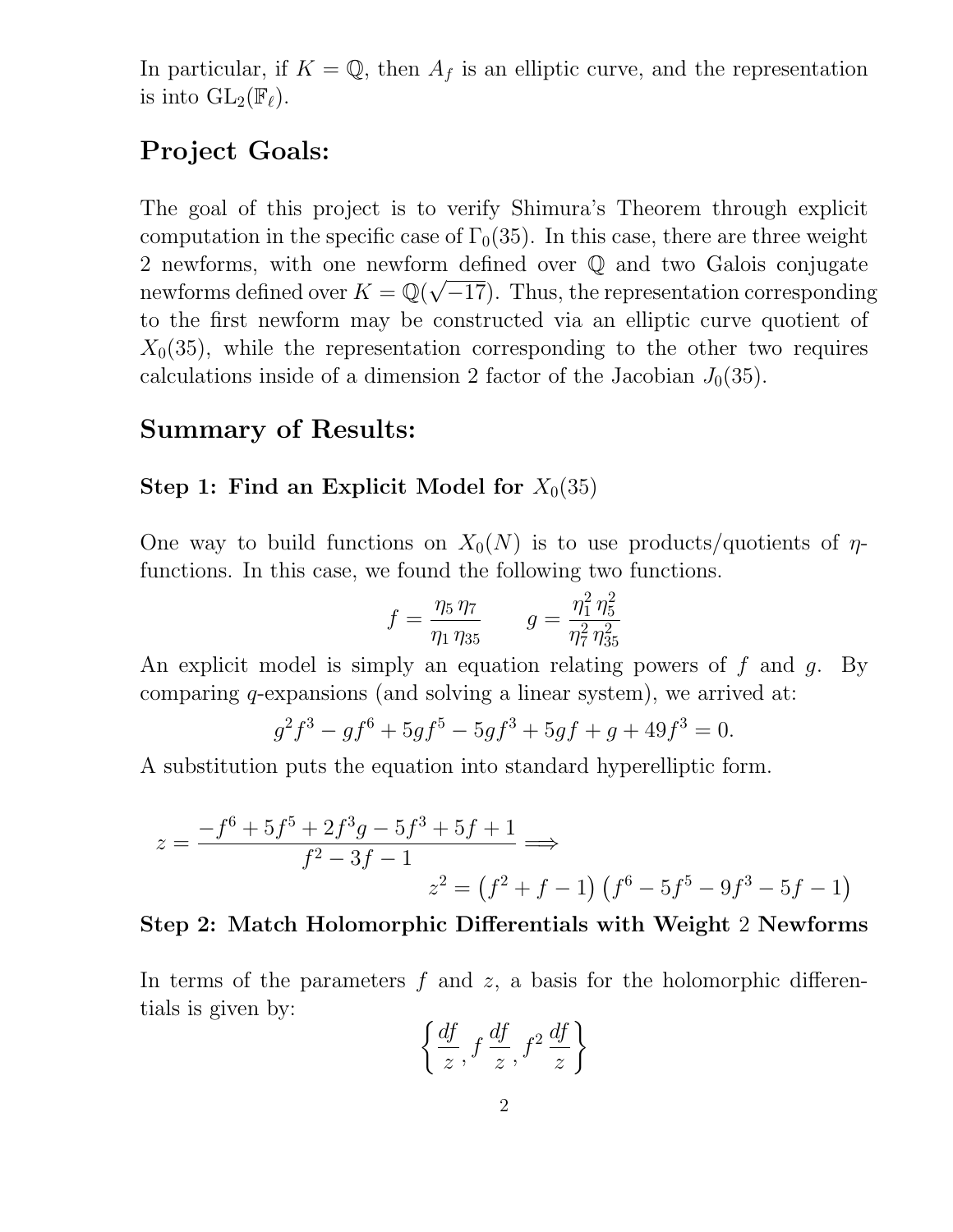On the other hand, from the LMFDB website, one newform,  $f_1$ , is defined over Q, and two Galois conjugate newforms,  $f_2$  and  $\bar{f}_2$ , are defined over  $K = \mathbb{Q}(\alpha)$  where  $\alpha^2 + \alpha - 4 = 0$ .

$$
f_1 = q + q^3 - 2q^4 - q^5 + q^7 - 2q^9 - 3q^{11} - 2q^{12} + 5q^{13} + \cdots
$$
  
\n
$$
f_2 = q + \alpha q^2 + (-\alpha - 1)q^3 + (-\alpha + 2)q^4 + q^5 - 4q^6 - q^7 + (\alpha - 4)q^8 + \cdots
$$

Once again, we compare  $q$ -expansions and solve a linear system to do the matching.

$$
\omega_1 = -\left(1+f^2\right)\frac{df}{z} \qquad \omega_2 = \left(1-\alpha f - f^2\right)\frac{df}{z}
$$

### Step 3: Equation for Elliptic Curve Corresponding to  $\omega_1$

From the divisor of  $\omega_1$  and Riemann-Hurwitz genus formula, it follows that the elliptic curve E corresponding to  $f_1$  is the quotient of  $X_0(35)$  by an involution fixing the four points defined by  $f^2 = -1$ . There is only one such involution,  $\iota: X_0(35) \to X_0(35)$ , given by

$$
u(f) = \frac{-1}{f} \qquad u(z) = \frac{z}{f^4}.
$$

To describe the quotient, we must find functions that are fixed by this involution:

$$
X = f - \frac{1}{f} \qquad Y = \frac{z}{f^2}.
$$

Thus, we arrive at the following equation for the elliptic curve quotient corresponding to  $f_1$ .

$$
Y^2 = X^4 - 4X^3 - 2X^2 - 16X - 19
$$

A further substitution brings the equation into standard Weierstrass form.

$$
X = -\frac{x + 204}{x - 48} \qquad Y = \frac{84y}{(x - 48)^2} \quad \implies \quad E : y^2 = x^3 + 11232x - 78192
$$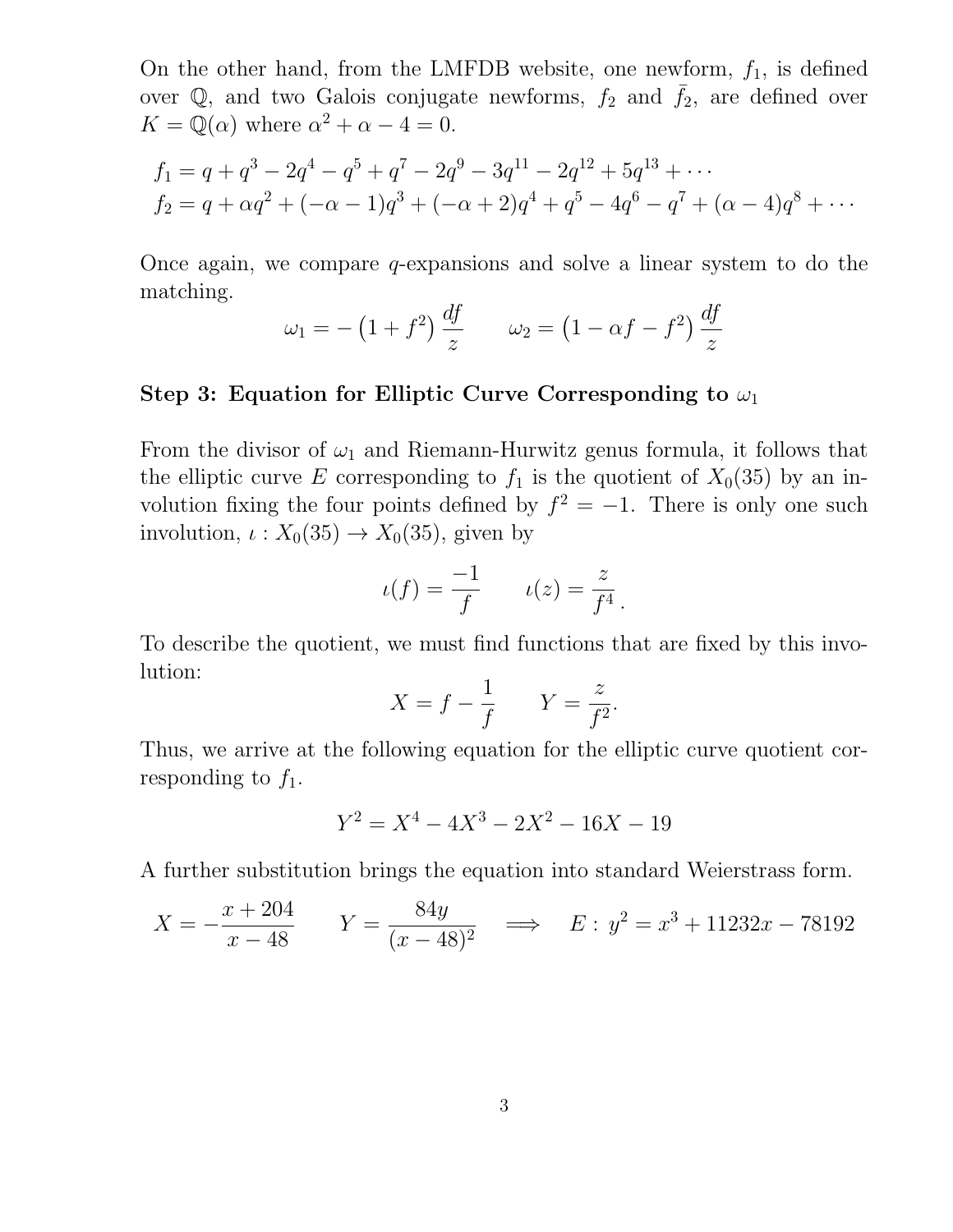#### Step 4: Verifying Shimura's Theorem

First we verify the theorem for  $\ell = 3$  by computing the 3-torsion polynomial of E.

$$
p_3(x) = 3x^4 + 67392x^2 - 938304x - 126157824 = 3(x-48)(x+36)(x^2+12x+24336)
$$

From this we find that E[3] is defined over  $\mathbb{Q}(\sqrt{-3})$ . In fact, we may choose the following basis "vectors" for  $E[3] \cong \mathbb{Z}_3 \times \mathbb{Z}_3$ .

$$
P = (48, 756) \qquad Q = (-36, 420\sqrt{-3})
$$

The representation  $\rho_{f_1,3}$  is now computed by applying each Galois automorphism to these basis vectors, which gives the columns of the matrix. In this case, there are only two automorphisms, the identity automorphism and the one determined by  $\tau(\sqrt{-3}) = -\sqrt{-3}$ .

$$
\rho_{f_1,3}(id) = \begin{bmatrix} 1 & 0 \\ 0 & 1 \end{bmatrix} \qquad \rho_{f_1,3}(\tau) = \begin{bmatrix} 1 & 0 \\ 0 & -1 \end{bmatrix}
$$

Now we may choose any prime  $p \nmid N\ell = 3 \cdot 5 \cdot 7$ . First, take  $p = 11$ . In this case the Frobenius automorphism,  $\sigma_{11}$ , is equal to  $\tau$ . Thus the trace and determinant are 0 and  $-1$  respectively. But  $a_{11} = -3$  and  $p = 11$ . So, Shimura is verified!!

$$
\text{Tr}\,\rho_{f_1,3}(\sigma_{11}) = 0 \equiv -3 = a_{11} \qquad \text{det}\,\,\rho_{f_1,3}(\sigma_{11}) = -1 \equiv 11 = p
$$

The second example would be  $p = 13$ , for which  $\sigma_p = id$ . Again, the theorem is verified since

$$
\text{Tr}\,\rho_{f_1,3}(\sigma_{13}) = 2 \equiv 5 = a_{13} \qquad \text{det}\,\,\rho_{f_1,3}(\sigma_{11}) = 1 \equiv 13 = p.
$$

By Quadratic Reciprocity,  $\sigma_p = \tau$  exactly when  $p \equiv 2 \mod 3$  (just like  $p = 11$ , and  $\sigma_p = id$  exactly when  $p \equiv 1 \mod 3$  (just like  $p = 13$ ). Hence, it is easy to verify Shimura's Theorem for all other primes, as seen in the following table.

| $\mid p \mid 11 \mid 13 \mid 17 \mid 19 \mid 23 \mid 29 \mid 31 \mid 37 \mid$                                                               |  |  |  |  |
|---------------------------------------------------------------------------------------------------------------------------------------------|--|--|--|--|
| $ a_p $ -3 $ 5 \overline{\smash{\big)}\ 3}$ $ 2 \overline{\smash{\big)}\ 6}$ $ 3 \overline{\smash{\big)}\ 4}$ $ 2 \overline{\smash{\big)}}$ |  |  |  |  |

The theorem may be further verified by choosing other initial primes  $\ell$ . For example, the torsion polynomial for  $\ell = 5$  has degree 12 and is irreducible.